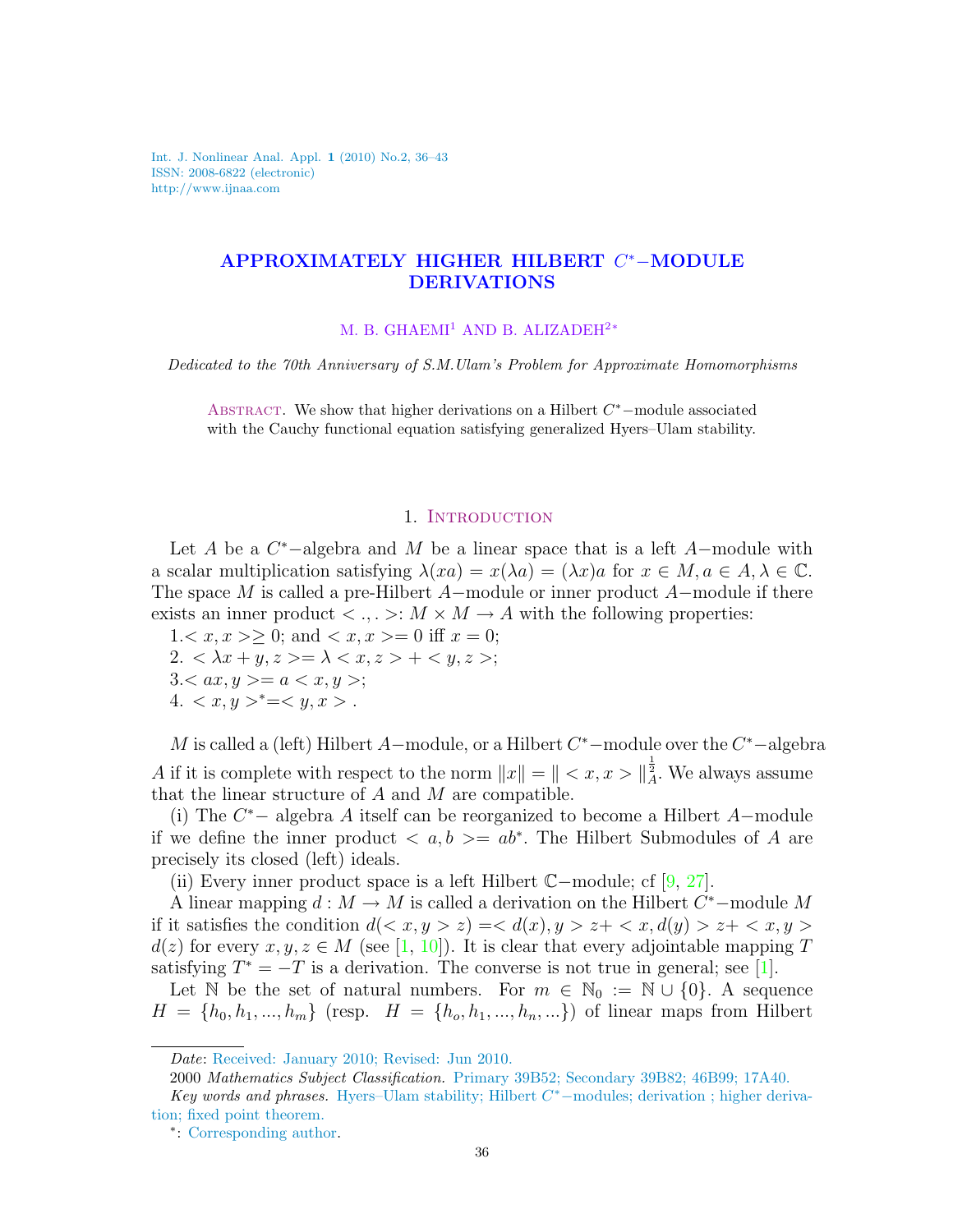A–module M into Hilbert A–module N is called a higher derivation of rank m (resp. infinite rank) from  $M$  into  $N$  if

$$
h_n( z) = \sum_{i+j+k=n}  h_k(z)
$$

holds for each  $n \in \{0, 1, ..., m\}$  (resp.  $n \in \mathbb{N}_0$ ) and all  $x, y, z \in M$ . A higher derivation of rank 0 from M into N is a homomorphism; that is,  $h_0$  is linear and  $h_o(*x*, *y* > *z*) =  $h_o(x)$ ,  $h_o(y) > h_o(z)$ . The higher derivation H from M into N is$ said to be onto if  $h_o: M \to N$  is onto. The higher derivation H on M is called strong if  $h_0$  is an identity mapping on M. A strong higher derivation of rank 1 on M is a derivation. Thus, a higher derivation is a generalization of both a homomorphism and a derivation (for similar definitions on algebras, see [\[7\]](#page-6-3)).

The stability of functional equations was first introduced by S. M. Ulam [\[26\]](#page-7-1) in 1940. In 1941, D. H. Hyers  $[5]$  gave a partial solution of  $Ulam \cdot s$  problem for the case of approximate additive mappings in the context of Banach spaces. In 1978, Th. M. Rassias [\[24\]](#page-7-2) generalized the theorem of Hyers by considering the stability problem with unbounded Cauchy differences  $|| f(x + y) - f(x) - f(y)|| \le$  $\epsilon(\Vert x \Vert^p + \Vert y \Vert^p), (\epsilon > 0, p \in [0, 1)).$  This phenomenon of stability that was introduced by Th. M. Rassias [\[24\]](#page-7-2) is called the Hyers–Ulam–Rassias stability (or the generalized Hyers-Ulam stability). In 1992, Găvruta  $[4]$  generalized the Th.M. Rassias theorem as follows:

Suppose  $(G, +)$  is an ablian group and X is a Banach space  $\varphi : G \times G \longrightarrow [0, \infty)$ satisfying

$$
\tilde{\varphi}(x,y)=\frac{1}{2}\sum_{n=0}^{\infty}2^{-n}\varphi(2^nx,2^ny)<\infty
$$

for all  $x, y \in G$ . If  $f : G \to X$  is a mapping with

$$
|| f(x + y) - f(x) - f(y)|| \le \varphi(x, y)
$$

for all  $x, y \in G$ , then there exists a unique mapping  $T : G \to X$  such that  $T(x+y) =$  $T(x) + T(y)$  and  $||f(x) - T(x)|| \leq \tilde{\varphi}(x, x)$  for all  $x, y \in G$ .

R. Badora [\[2\]](#page-6-6) and T. Miura et al. [\[11\]](#page-6-7) proved the Ulam-Hyers stability and the Isaac and Rassias-type stability of derivations  $[6]$ ; M. Bavand Savadkouhi, M. Eshaghi Gorrdji, J. M. Rassias, and N. Ghobadipour [\[3\]](#page-6-9) have contributed works regarding the stability of ternary Jordan derivations. Yong-Soo Jung and Ick-Soon Chang [\[7\]](#page-6-3) investigated the stability and superstability of higher derivations on rings. Amyari and M. S. Moslehian [\[1\]](#page-6-1) studied the stability of derivations on Hilbert  $C^*$ -modules (see also  $[12]-[25]$  $[12]-[25]$  $[12]-[25]$ ).

## 2. Main results

We start our work with a known fixed point theorem.

**Theorem 2.1.** (The alternative of fixed point). Suppose  $(X, d)$  be a generalized complete metric space and  $J: X \to X$  is a strictly contractive mapping; that is,

$$
d(Jx, Jy) \le Ld(x, y)(x, y \in X),
$$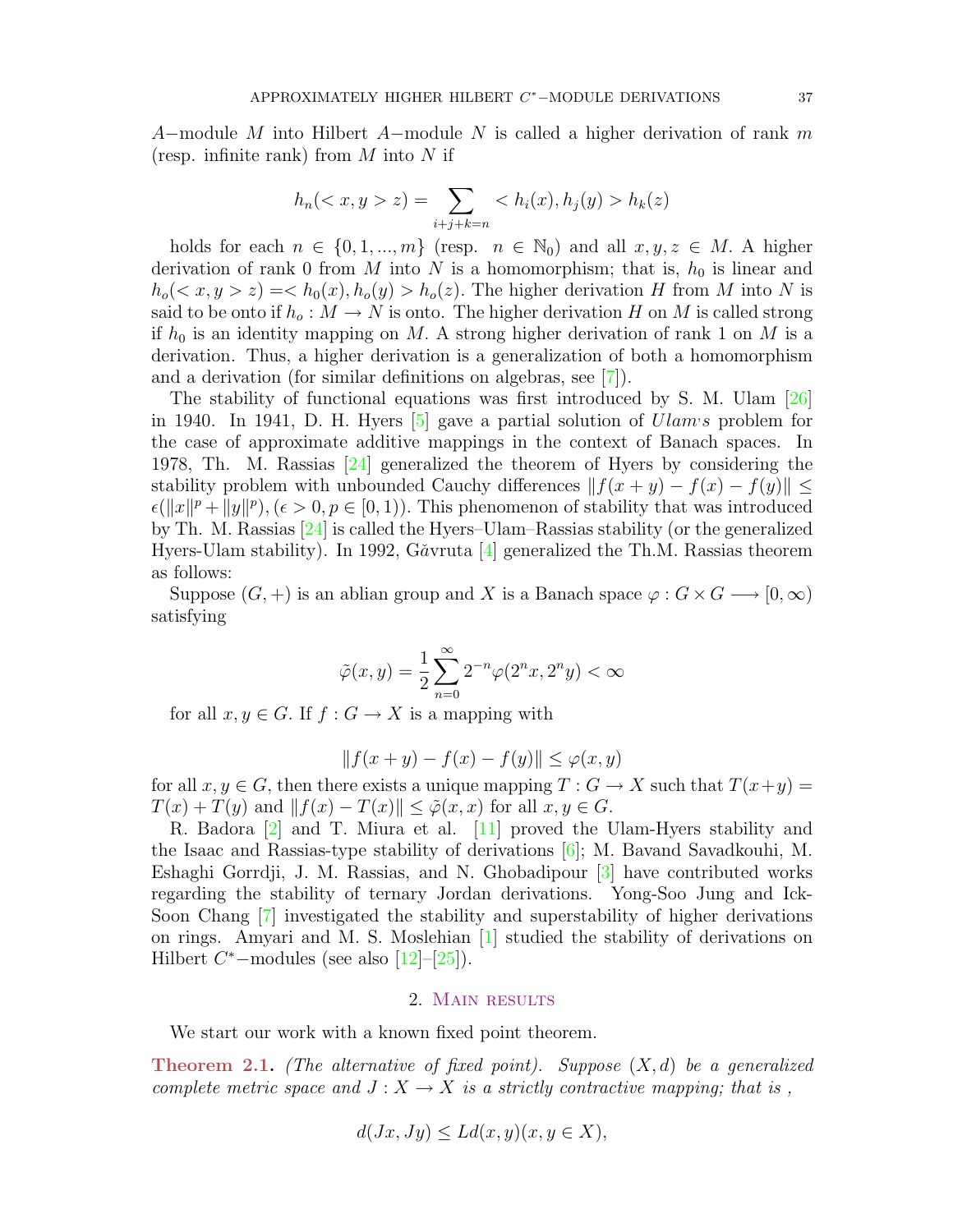for some  $L < 1$ . Then, for each given element  $x \in X$ , either

$$
d(J^{n}x, T^{n+1}x) = \infty, \forall n \ge 0,
$$

or

$$
d(J^{n}x, J^{n+1}x) < \infty, \forall n \ge n_o,
$$

for some natural  $n_0$ . Moreover, if the second alternative holds, then:

(i) The sequence  $\{J^n x\}$  is convergent to a fixed point  $y^*$  of J;

(ii)  $y^*$  is a unique fixed point of J in  $Y = \{y \in X : d(J^{n_0}x, y) < \infty\};$  and  $d(y, y^*) \leq \frac{1}{1-z}$  $\frac{1}{1-L}d(y,Ty)(x,y\in Y).$ 

**Lemma 2.2.** ([lemma 2, 1]) Let X be a linear space and Y be a Banach space  $0 \leq L < 1$  and  $\lambda \geq 0$  are given numbers and  $\psi: X \to [0, \infty)$  has the property

$$
\psi(x)\leq \lambda L \psi(\frac{x}{\lambda}),
$$

for all  $x \in X$ . Assume that  $S = \{g : X \to Y : g(0) = 0\}$  and the generalized metric d on S is defined by

$$
d(g, h) = \inf \{ c \in (o, \infty) : ||g(x) - h(x)|| \le c\psi(x), \forall x \in X \}.
$$

Then the mapping  $J : S \to S$  given by  $Jg(x) = \frac{1}{\lambda}g(\lambda x)$  is a strictly contractive mapping.

Theorem 2.3. Let  $\varphi : M^5 \to [0, \infty)$  be a control function such that

$$
lim_{n \to \infty} \frac{\varphi(2^n x, 2^n y, 2^n u, 2^n t, 2^n z)}{2^n} = 0
$$

for all  $x, y, u, t, z \in M$ . Suppose that  $F = \{f_0, f_1, ..., f_n, ...\}$  is a sequence of mappings from M into N such that  $f_n(0) = 0$  and

<span id="page-2-0"></span>
$$
||f_n(\lambda x + y + \langle u, t \rangle z) - \lambda f_n(x) - f_n(y) - \sum_{i+j+k=n} \langle f_i(u), f_j(t) \rangle f_k(z)|| \leq \varphi(x, y, u, t, z),
$$
\n(2.1)

for all  $x, y, u, t, z \in M, n \in \mathbb{N}_0, \lambda \in \mathbb{T} = \{z \in \mathbb{C} : |z| = 1\}.$  Assume that there exists  $0 \leq L < 1$  such that the mapping  $\psi(x) = \varphi(\frac{x}{2})$  $\frac{x}{2}, \frac{x}{2}$  $(\frac{x}{2},0,0,0)$  has the property

<span id="page-2-2"></span><span id="page-2-1"></span>
$$
\psi(x) \le 2L\psi(\frac{x}{2}),\tag{2.2}
$$

for all  $x \in M$ . Then there exists a unique higher derivation  $H = \{h_0, h_1, ..., h_n, ...\}$ of any rank from M into N such that

$$
||f_n(x) - h_n(x)|| \le \frac{L}{1 - L}\psi(x),
$$

for each  $n \in \mathbb{N}_0$  and for all  $x \in M$ .

*Proof.* Setting  $\lambda = 1, y = x$ , and  $u = t = z = 0$  in [\(2.1\)](#page-2-0) implies

$$
||f_n(2x) - 2f_n(x)|| \le \varphi(x, x, 0, 0, 0), \tag{2.3}
$$

It follows from  $(2.2)$  and  $(2.3)$  that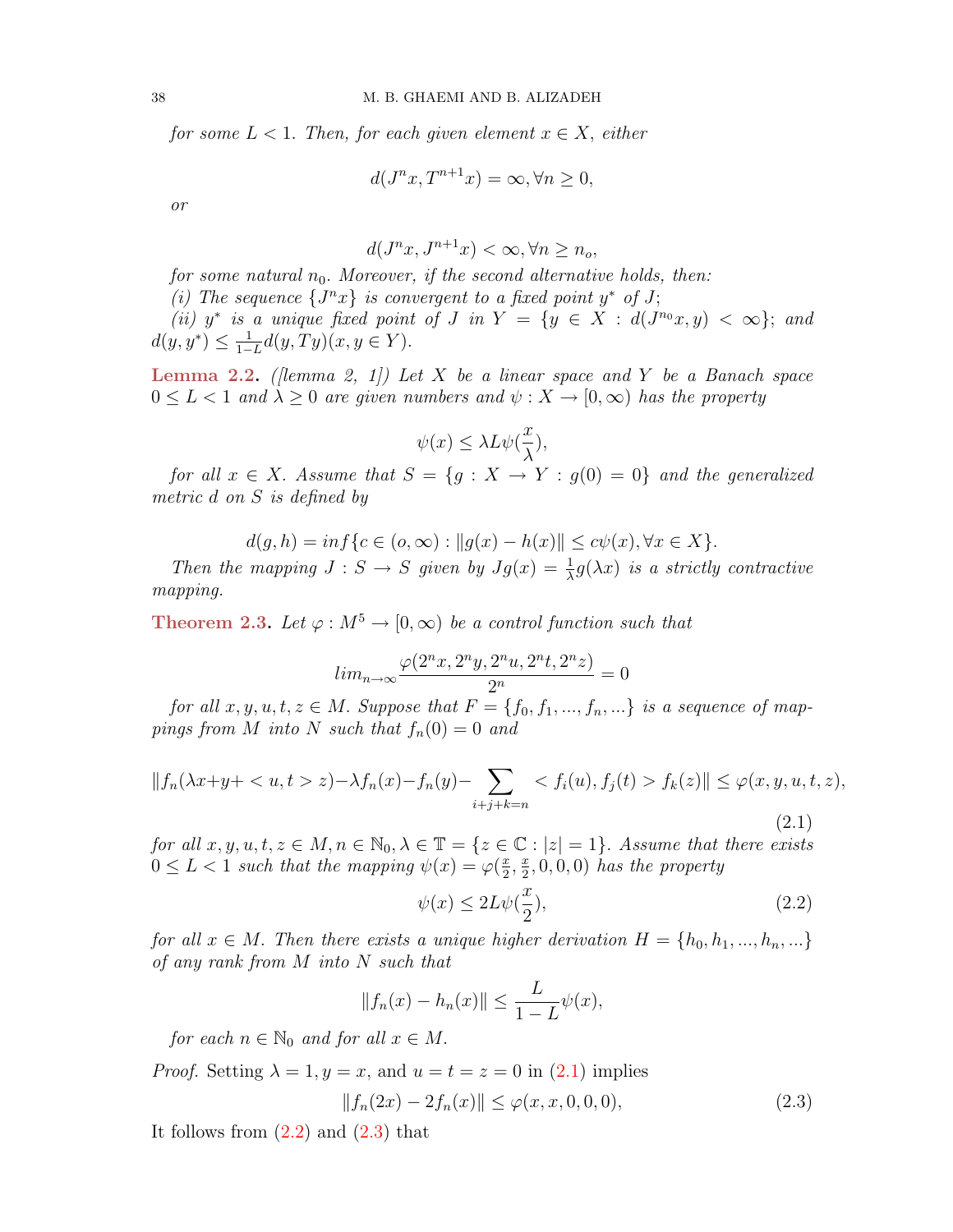$$
\|\frac{1}{2}f_n(2x) - f_n(x)\| \le \frac{1}{2}\psi(2x) \le L\psi(x).
$$

for each  $n \in \mathbb{N}_0$  and  $x \in M$ . So  $d(f_n, Tf_n) \leq L < \infty$ , where the mapping T defined on  $S = \{g_n : M \to N : g_n(0) = 0\}$  by  $(Tg_n)(x) = \frac{1}{2}g_n(2x)$  is a strictly contractive function as in lemma 2.2. Applying the fixed point alternative, we deduce the existence of a mapping  $h_n : M \to N$  such that  $h_n$  is a fixed point of T that is  $h_n(2x) = 2h_n(x)$  for all  $x \in M$ . Since  $\lim_{m \to \infty} d(T^m f_n, h_n) = 0$ , it follows that

<span id="page-3-0"></span>
$$
lim_{m \to \infty} \frac{f_n(2^m x)}{2^m} = h_n(x),
$$
\n(2.4)

for all  $x \in M, n \in \mathbb{N}_0$ . The mapping  $h_n$  is the unique fixed point of T in the set  $U = \{g_n \in S : d(f_n, g_n) < \infty\}.$  Hence  $h_n$  is the unique fixed point of T such that  $||f_n(x) - h_n(x)|| \le K\psi(x)$  for some  $K > 0$  and for all  $x \in M$ . Again, by applying the fixed point alternative theorem, we infer that

$$
d(f_n, h_n) \le \frac{1}{1 - L} d(f_n, Tf_n) \le \frac{L}{1 - L},
$$

so

$$
||f_n(x) - h_n(x)|| \le \frac{L}{1 - L} \varphi(\frac{x}{2}, \frac{x}{2}, 0, 0, 0),
$$

for all  $x \in M, n \in \mathbb{N}_0$ . It follows from  $(2.1)$  that

$$
||f_n(\lambda x + y) - \lambda f_n(x) - f_n(y)|| \leq \varphi(x, y, 0, 0, 0),
$$

By replacing x and y in  $(2.4)$  by  $2^n x$  and  $2^n y$ , respectively, dividing both sides by  $2^n$  and taking  $n \to \infty$ , we get

$$
h_n(\lambda x + y) = \lambda h_n(x) + h_n(y),
$$

for all  $\lambda \in \mathbb{T}$  and all  $x, y \in M$ .

Now, let  $\lambda \in \mathbb{C}(\lambda \neq 0)$  and let K be a natural number greater than  $4|\lambda|$ . Then  $\frac{\lambda}{K}$  $\frac{\lambda}{K}$  |  $\lt \frac{1}{4}$   $\lt 1 - \frac{2}{3} = \frac{1}{3}$  $\frac{1}{3}$ . By Theorem 1 in [\[8\]](#page-6-11), there exist numbers  $\lambda_1, \lambda_2, \lambda_3 \in \mathbb{T}$  such that  $3\frac{\lambda}{K} = \lambda_1 + \lambda_2 + \lambda_3$ . By the additivity of each  $h_n, n \in \mathbb{N}_0$ , we get  $h_n(\frac{1}{3})$  $(\frac{1}{3}x) = \frac{1}{3}h_n(x)$ for each  $n \in \mathbb{N}_0$  and all  $x \in M$ . Therefore,

$$
h_n(\lambda x) = h_n(\frac{K}{3} \cdot 3 \cdot \frac{\lambda}{K} x) = \frac{K}{3} h_n(\lambda x) = \frac{K}{3} h_n(\lambda x) + \lambda_2 x + \lambda_3 x
$$
  
= 
$$
\frac{K}{3} (h_n(\lambda x) + h_n(\lambda x) + h_n(\lambda x)) = \frac{K}{3} (\lambda_1 + \lambda_2 + \lambda_3) h_n(x) = \lambda h_n(x),
$$

for each  $n \in \mathbb{N}_0$  and all  $x \in M$ , so that  $h_n$  is  $\mathbb{C}-$ linear for each  $n \in \mathbb{N}_0$ .

Next, we need to show that the sequence  $H = \{h_0, h_1, ..., h_n, ...\}$  satisfies the identity

<span id="page-3-1"></span>
$$
h_n(z)
$$
 =  $\sum_{i+j+k=n} < h_i(u), h_j(t) > h_k(z)$ 

for each  $n \in \mathbb{N}_0$  and all  $x, y, z \in M$ . Putting  $x = y = 0$  in (2.1) and

$$
D_n(u, t, z) = f_n(\langle u, t > z) - \sum_{i+j+k=n} \langle f_i(u), f_j(t) > f_k(z), \tag{2.5}
$$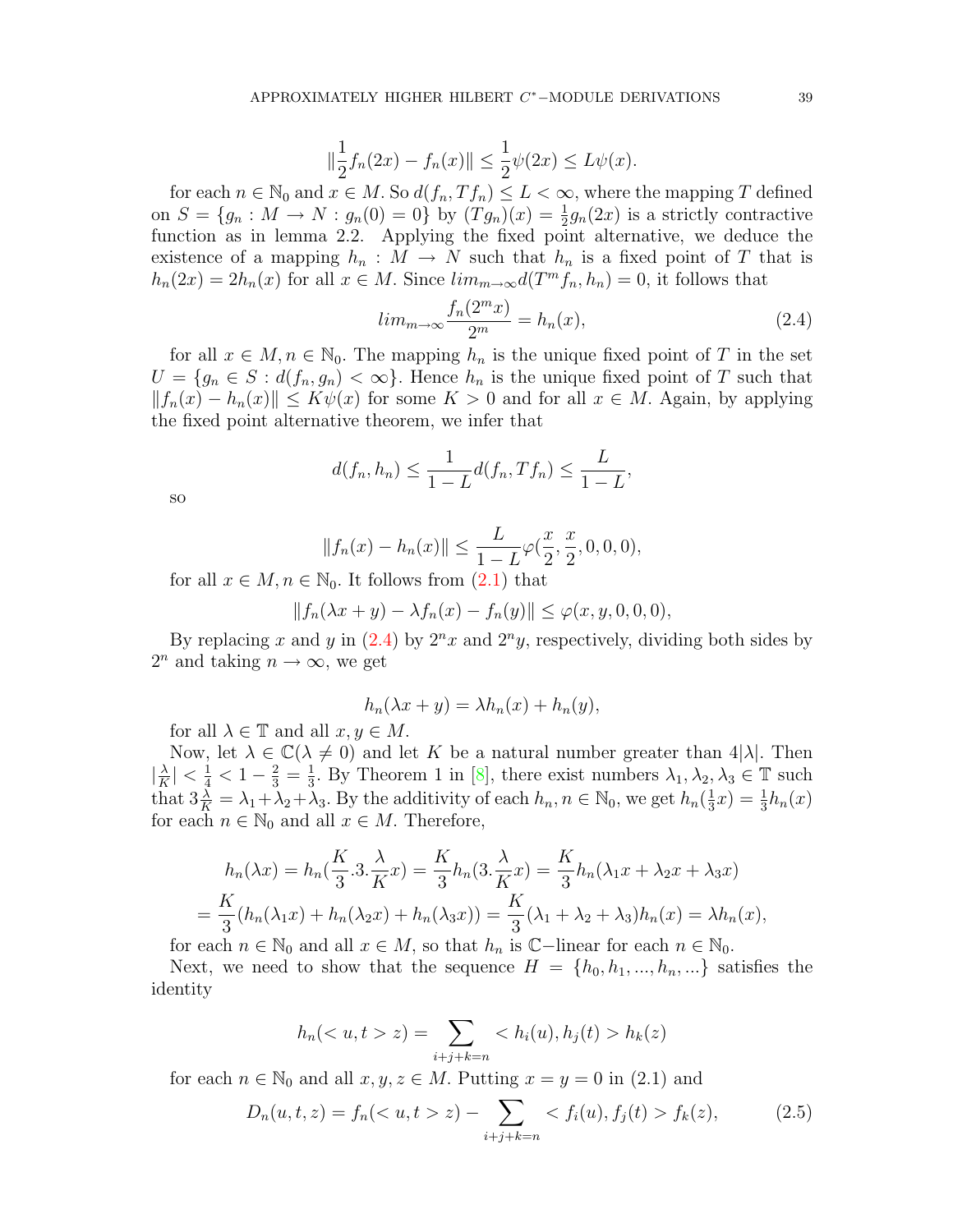for each  $n \in \mathbb{N}_o$  and all  $u, t, z \in A$ , we see that

<span id="page-4-0"></span>
$$
lim_{r \to \infty} \frac{D_n(2^r u, 2^r t, 2^r z)}{2^r} = 0,
$$
\n(2.6)

for each  $n \in \mathbb{N}_0$  and all  $u, t, z \in M$ . By using  $(2.4)$ ,  $(2.5)$ , and  $(2.6)$ , we get

$$
h_n(\langle u, t > z \rangle) = \lim_{r \to \infty} \frac{f_n(2^r \langle u, t > z \rangle)}{2^r} = \lim_{r \to \infty} \frac{f_n(\langle 2^r u), (2^r t) > (2^r z)}{2^{3r}}
$$

$$
= \lim_{r \to \infty} \frac{\sum_{i+j+k=n} \langle f_i(2^r u), f_j(2^r t) > f_k(2^r z) + D_n(2^r u, 2^r t, 2^r z)}{2^{3r}}
$$

$$
= \lim_{r \to \infty} \sum_{i+j+k=n} \langle \frac{1}{2^r} f_i(2^r u), \frac{1}{2^r} f_j(2^r t) > \frac{1}{2^r} f_k(2^r u)
$$

$$
+ \lim_{r \to \infty} \frac{D_n(2^r u, 2^r t, 2^r z)}{2^{3r}} = \sum_{i+j+k=n} \langle h_i(u), h_j(t) > h_k(z) \rangle
$$

This completes the proof of the theorem.

As a consequence of the previous theorem, we show the Hyers-Ulam-Rassias stability of higher derivations.

Corollary 2.4. Let  $0 \le p < 1, \alpha, \beta > 0$  and  $F = \{f_o, f_1, ..., f_n, ...\}$  is a sequence of mappings from M into N satisfying  $f(0) = 0$  and

$$
||f_n(\lambda x + y + \langle u, t \rangle z) - \lambda f_n(x) - f_n(y) - \sum_{i+j+k=n} \langle f_i(u), f_j(t) \rangle f_k(z)||
$$
  

$$
\leq \alpha + \beta (||x||^p + ||y||^p + ||u||^p + ||t||^p + ||z||^p)
$$

for all  $\lambda \in \mathbb{T}$  and all  $x, y, u, t, z \in M$ .

Then there exists a unique higher derivation  $H = \{h_0, h_1, ..., h_n, ...\}$  of any rank from  $M$  into  $N$  such that

$$
||f_n(x) - h_n(x)|| \le \frac{\alpha + \beta 2^{1-p} ||x||^p}{2^{1-p} - 1},
$$

for all  $x \in M$ .

Proof. Put  $\varphi(x, y, u, t, z) = \alpha + \beta(||x||^p + ||y||^p + ||u||^p + ||t||^p + ||z||^p)$ , and let  $L = \frac{1}{2^{1-p}}$ in the previous theorem. Then  $\psi(x) = \alpha + 2^{1-p}\beta \|x\|^p$ , and there exists a sequence  $H = \{h_0, h_1, ..., h_n, ...\}$  with required properties.

In a similar fashion to theorem 2.3, we can prove the following theorem:

**Theorem 2.5.** Let  $\varphi : M^5 \to [0, \infty)$  be a control function with the property

<span id="page-4-1"></span>
$$
lim_{n \to \infty} 2^n \varphi(2^{-n}x, 2^{-n}y, 2^{-n}u, 2^{-n}t, 2^{-n}z) = 0
$$

for all  $x, y, u, t, z \in A$ . Assume that  $F = \{f_0, f_1, ..., f_n, ...\}$  is a sequence of mappings from M into N satisfying  $f(0) = 0$  and

$$
||f_n(\lambda x + y + \langle u, t \rangle z) - \lambda f_n(x) - f_n(y) - \sum_{i+j+k=n} \langle f_i(u), f_j(t) \rangle f_k(z)|| \leq \varphi(x, y, u, t, z),
$$
\n(2.7)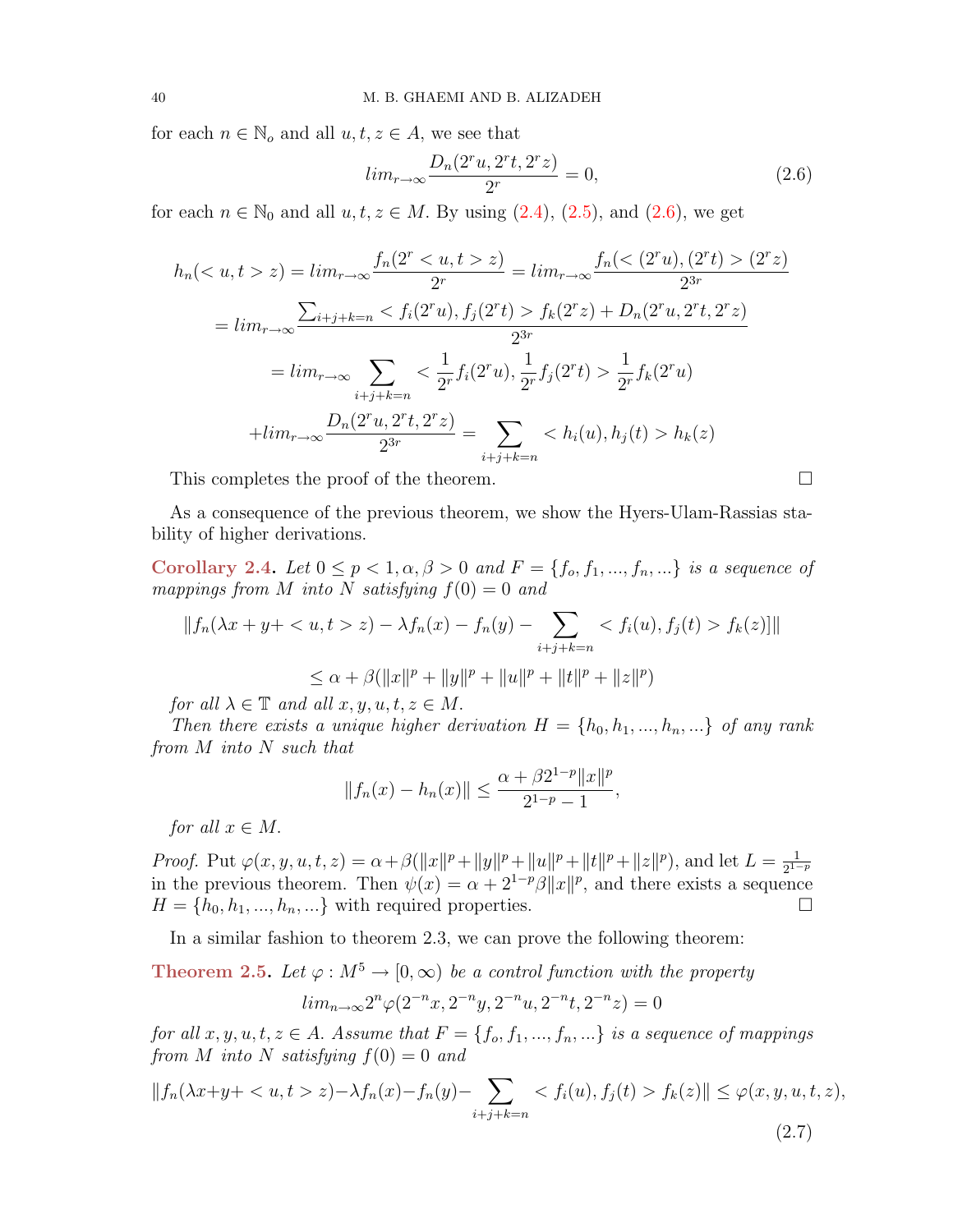for all  $x, y, u, t, z \in M, \lambda \in \mathbb{T} = \{z \in \mathbb{C} : |z| = 1\}$ . Assume that there exists  $0 \leq L < 1$  such that the mapping  $\psi(x) = \varphi(\frac{x}{2})$  $\frac{x}{2}, \frac{x}{2}$  $(\frac{x}{2},0,0,0)$  has the property

$$
\psi(x) \le \frac{1}{2}L\psi(2x),
$$

for all  $x \in M$ . Then there exists a unique higher derivation  $H = \{h_0, h_1, ..., h_n, ...\}$ of any rank from M into N such that

$$
||f_n(x) - h_n(x)|| \le \frac{1}{1 - L} \psi(x),
$$

for each  $n \in \mathbb{N}_0$  and for all  $x \in M$ .

*Proof.* Setting  $\lambda = 1, y = x$ , and  $u = t = z = 0$  in [\(2.7\)](#page-4-1) implies

$$
||f_n(2x) - 2f_n(x)|| \le \varphi(x, x, 0, 0, 0), \tag{2.8}
$$

Replacing x by  $\frac{x}{2}$  in [\(2.8\)](#page-5-0), we obtain

<span id="page-5-0"></span>
$$
||f_n(x) - 2f_n(\frac{x}{2})|| \le \psi(x).
$$

for each  $n \in \mathbb{N}_0$  and  $x \in M$ . Thus,  $d(f_n, Tf_n) \leq L < \infty$ , where the mapping T defined on  $S = \{g_n : M \to N : g_n(0) = 0\}$  by  $(Tg_n)(x) = 2g_n(\frac{1}{2})$  $(\frac{1}{2}x)$  is a strictly contractive function, as in lemma 2.2. Applying the fixed point alternative, we deduce the existence of a mapping  $h_n : M \to N$  such that  $h_n$  is a fixed point of T that is  $h_n(\frac{1}{2})$  $\frac{1}{2}x$  =  $\frac{1}{2}h_n(x)$  for all  $x \in M$ . Since  $\lim_{m\to\infty} d(T^m f_n, h_n) = 0$ , it follows that

$$
lim_{m \to \infty} 2^m f_n(2^{-m} x) = h_n(x)
$$

for all  $x \in M$ ,  $n \in \mathbb{N}_0$ . The mapping  $h_n$  is the unique fixed point of T in the set  $U = \{g_n \in S : d(f_n, g_n) < \infty\}.$  Hence,  $h_n$  is the unique fixed point of T such that  $||f_n(x) - h_n(x)|| \le K\psi(x)$  for some  $K > 0$  and for all  $x \in M$ . Again, by applying the fixed point alternative theorem, we infer that

$$
d(f_n, h_n) \le \frac{1}{1 - L} d(f_n, Tf_n) \le \frac{1}{1 - L},
$$

so

$$
||f_n(x) - h_n(x)|| \le \frac{1}{1 - L} \varphi(\frac{x}{2}, \frac{x}{2}, 0, 0, 0),
$$

for all  $x \in M$ ,  $n \in \mathbb{N}_0$ . The rest is similar to the proof of theorem 2.3.

The following corollary is similar to corollary 2.4 for the case where  $p > 1$ .

Corollary 2.6. Let  $p > 1, \alpha, \beta > 0$  and  $F = \{f_o, f_1, ..., f_n, ...\}$  is a sequence of mappings from M into N satisfying  $f(0) = 0$  and

$$
||f_n(\lambda x + y + \langle u, t \rangle z) - \lambda f_n(x) - f_n(y) - \sum_{i+j+k=n} \langle f_i(u), f_j(t) \rangle f_k(z)||
$$
  

$$
\leq \alpha + \beta (||x||^p + ||y||^p + ||u||^p + ||t||^p + ||z||^p)
$$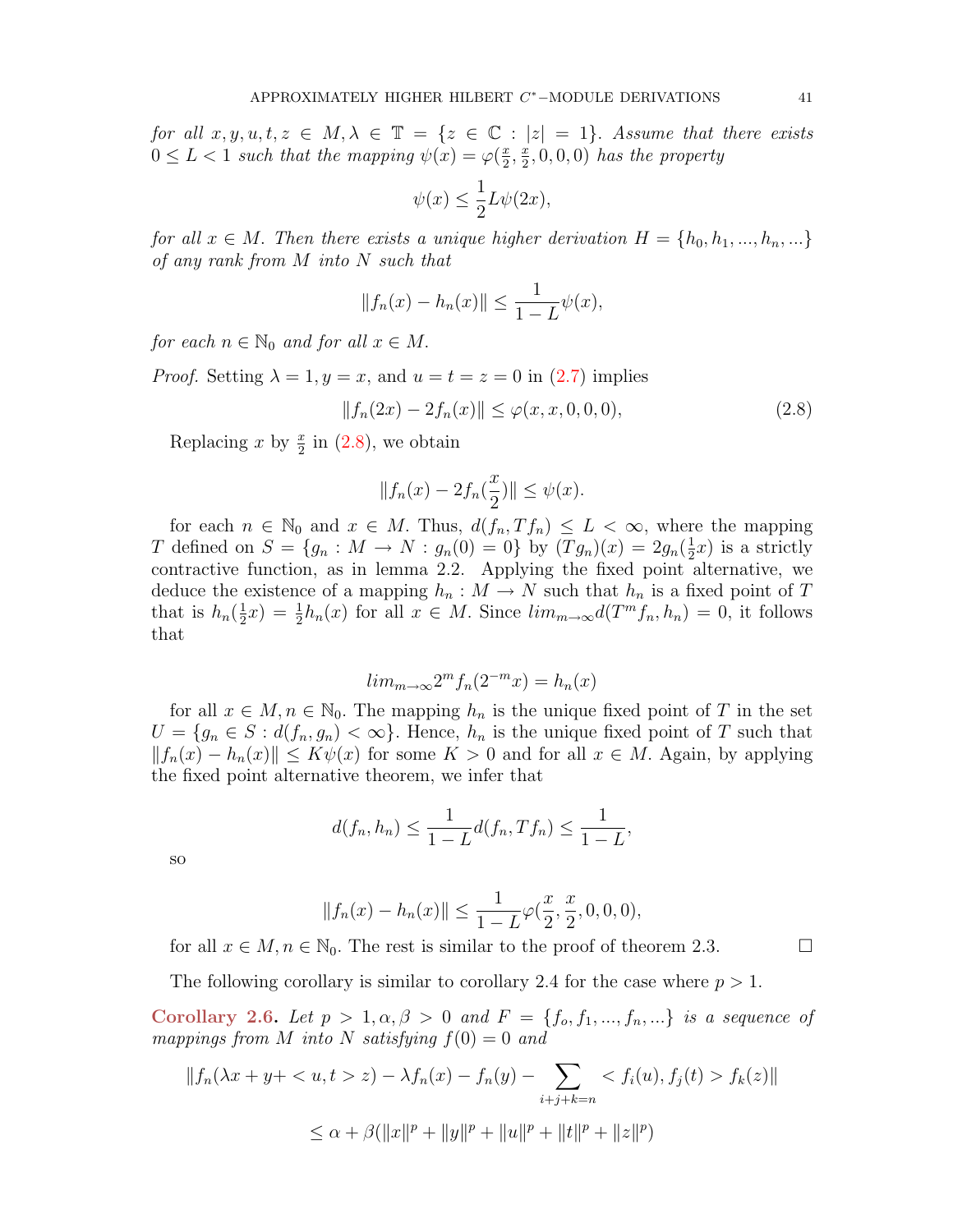for all  $\lambda \in \mathbb{T}$  and all  $x, y, u, t, z \in M$ . Then there exists a unique higher derivation  $H = \{h_0, h_1, ..., h_n, ...\}$  of any rank from M into N such that

$$
||f_n(x) - h_n(x)|| \le \frac{\alpha 2^{p-1} + \beta ||x||^p}{2^{1-p} - 1},
$$

for all  $x \in M$ .

*Proof.* Put  $\varphi(x, y, u, t, z) = \alpha + \beta(||x||^p + ||y||^p + ||u||^p + ||t||^p + ||z||^p)$ , and let  $L = \frac{1}{2p-1}$  $\mu_1$  (bo). Then  $\psi(x, y, a, t, z) = \alpha + \beta (\|\mu\| + \|\gamma\| + \|\alpha\| + \|\gamma\| + \|\gamma\|)$ , and let  $D = \frac{1}{2p-1}$ <br>in the previous theorem. Then  $\psi(x) = \alpha + 2^{1-p}\beta \|x\|^p$  and there exists a sequence  $H = \{h_0, h_1, ..., h_n, ...\}$  with required properties.

## **REFERENCES**

- <span id="page-6-1"></span>1. M. Amyari and M. S. Moslehian, Hyers-Ulam-Rassias Stability of derivations on Hilbert C <sup>∗</sup>−modules, Topological algebras and applications, Contemp. Math. 427, Providence, RI, (2007), 31–39.
- <span id="page-6-6"></span>2. R. Badora, On approximate derivations, Math. Inequal. Appl. 9 (2006), 167–173.
- <span id="page-6-9"></span>3. M. Bavand Savadkouhi, M. Eshaghi Gordji, J. M. Rassias and N. Ghobadipour, Approximate ternary Jordan derivations on Banach ternary algebras, J. Math. Phys. 50 (2009) 1–9.
- <span id="page-6-5"></span>4. P. Găvuta, A generalization of the Hyers-Ulam-Rassias stability of approximately additive mapping, J. Math. Anal. Appl. 184 (1994), 431–436.
- <span id="page-6-4"></span>5. D. H. Hyers, On the stability of the linear functional equation, Proc. Natl. Acad. Sci. 27 (1941) 222–224.
- <span id="page-6-8"></span>6. G. Isac and Th. M. Rassias, On the Hyers-Ulam stability of -additive mappings, J. Approx. Theorey 72 (1993), 131–137.
- <span id="page-6-3"></span>7. Y. S. Jung and I. S. Chang, On approximately higher ring derivations, J. Math. Anal. Appl. 342 (2008) 636–643.
- <span id="page-6-11"></span>8. R. V. Kadison and G. K. Pedersen, Means and convex combinations of unitary operators, Math. Scan. 57 (1985), 249–266.
- <span id="page-6-0"></span>9. E. C. Lance, *Hilbert C<sup>\*</sup>* – modules, LMS Lecture Note Series 210, Cambridge University Press, 1995.
- <span id="page-6-2"></span>10. X. Liu and T. Z. Xu, Automatic continuity of derivations of Hilbert C<sup>\*</sup>-modules, J. Baoji College Arts Sci. Nat. Sci. 1995, no. 2, 14–17.
- <span id="page-6-7"></span>11. T. Miura, G. Hirasawa and S. E. Takahasi, A perturbation of ring derivations on Banach algebras, J. Math. Anal. Appl. 319 (2006), 522–530.
- <span id="page-6-10"></span>12. A. Najati, On the stability of a quartic functional equation, J. Math. Anal. Appl. 340 (2008), 569–574.
- 13. A. Najati and C. Park, Hyers–Ulam–Rassias stability of homomorphisms in quasi-Banach algebras associated to the pexiderized Cauchy functional equation, J. Math. Anal. Appl. 335 (2007), 763–778.
- 14. A. Najati and G. Zamani Eskandani, Stability of a mixed additive and cubic functional equation in quasi-Banach spaces, J. Math. Anal. Appl. 342 (2008), 1318–1331.
- 15. C. Park, On the stability of the quadratic mapping in Banach modules, J. Math. Anal. Appl. 27 (2002), 135–144.
- 16. C. Park, On the Hyers–Ulam–Rassias stability of generalized quadratic mappings in Banach modules, J. Math. Anal. Appl. 291 (2004), 214–223.
- 17. C. Park, On the stability of the orthogonally quartic functional equation, Bull. Iranian Math. Soc. (2005), 63–70.
- 18. C. Park, Fixed points and Hyers–Ulam–Rassias stability of Cauchy-Jensen functional equations in Banach algebras, Fixed Point Theory and Applications 2007, Art. ID 50175 (2007).